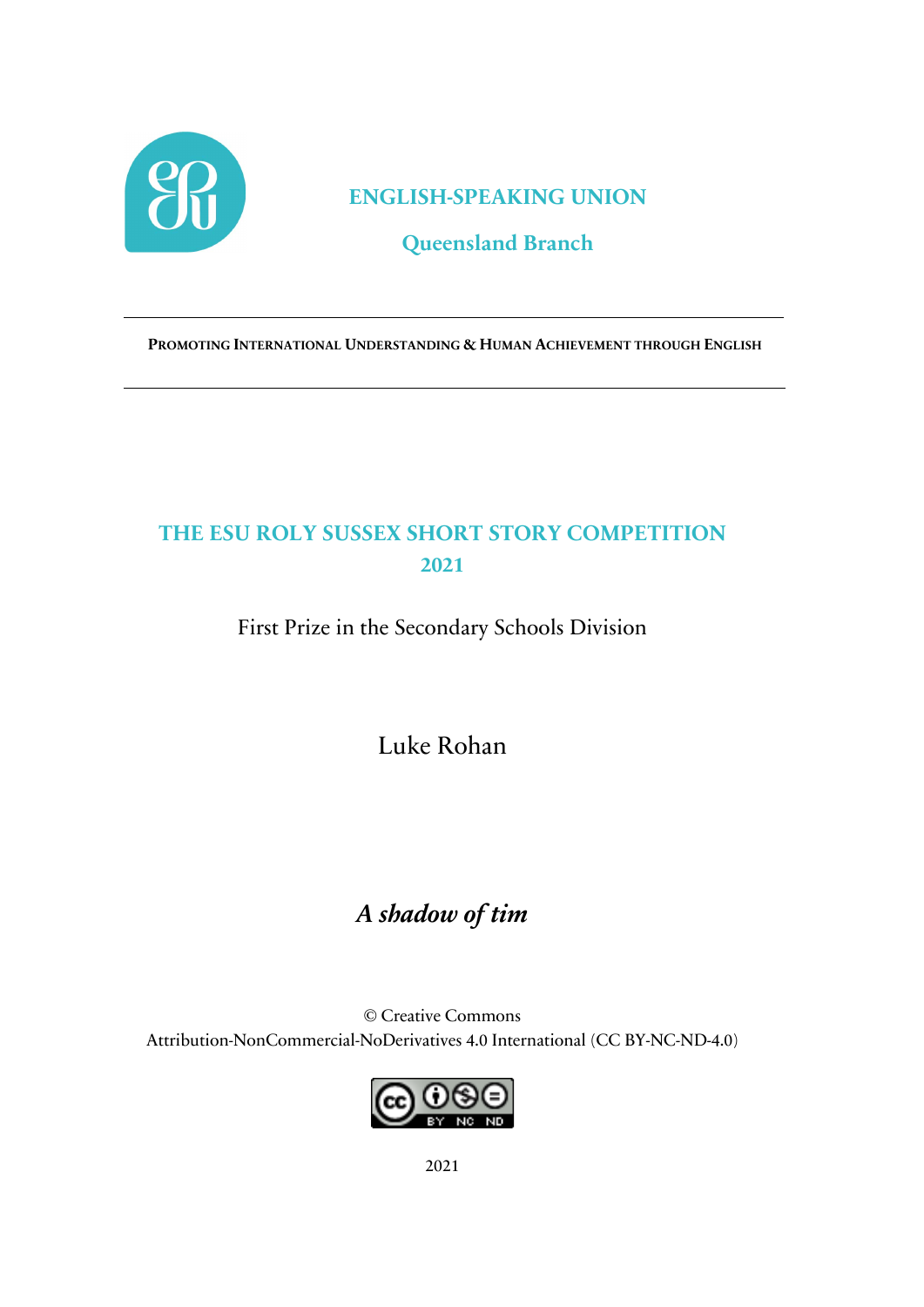#### Luke Rohan

### *A shadow of time*

A beam of sunlight climbed up the house, steadily reaching its way towards a lonely window on the eastern wall. It peered inside, allowing a faint light to illuminate the living room.

Although it was now awake, the room remained still. The coffee table, the lamp, the couch, even a mother, sat comfortably as if they belonged in the very position, and the only sign of life, a single carnation resting in a vase in the centre of the room. But this sense of complacency did not touch the mind of the Mother. Instead, angst and sorrow flowed into each and every one of her thoughts. The day she had been dreading was here. Every minute that passed was a step closer to having to face a reality that she could not accept.

The Mother sighed, releasing herself from a stream of painful consciousness. She turned her head towards an ironing board that sat in the far corner of the room. Resting gently against the weathered wallpaper, it called for the Mother to use it. It called for her to run the iron up and down, up and down, like she had done many times before. Listening, she made her way over. Her slippers plodded against the wooden floor, dragging the rest of her body with them. As she positioned it softly in front of her, the legs screeched, making a familiar melodic sound. It sat there staring inquisitively at the Mother while she looked back with the same indistinct expression. A weak smile fought its way onto her face as departed memories crept back into her mind, snatching it away from the despair of the present. The memories tried to take her back to a time of love, but she couldn't lose herself; she had to be strong, at least for the day.

The Mother's focus drifted back towards the ironing board. A thin layer of dust settled upon it. Apologetically, the Mother wiped her hand across its smooth surface capturing the dust and removing the disguise that had hidden its beauty. It wasn't a perfect board but it was a reminder of the time spent with her children, and to be reunited with distant memories brought back together a small fragment of her broken heart. However, knowing that she could no longer suspend her task, she retrieved a basket. The basket was woven and carried itself with a sense of grace. Each piece of bamboo was wrapped around the next illustrating an embrace of such a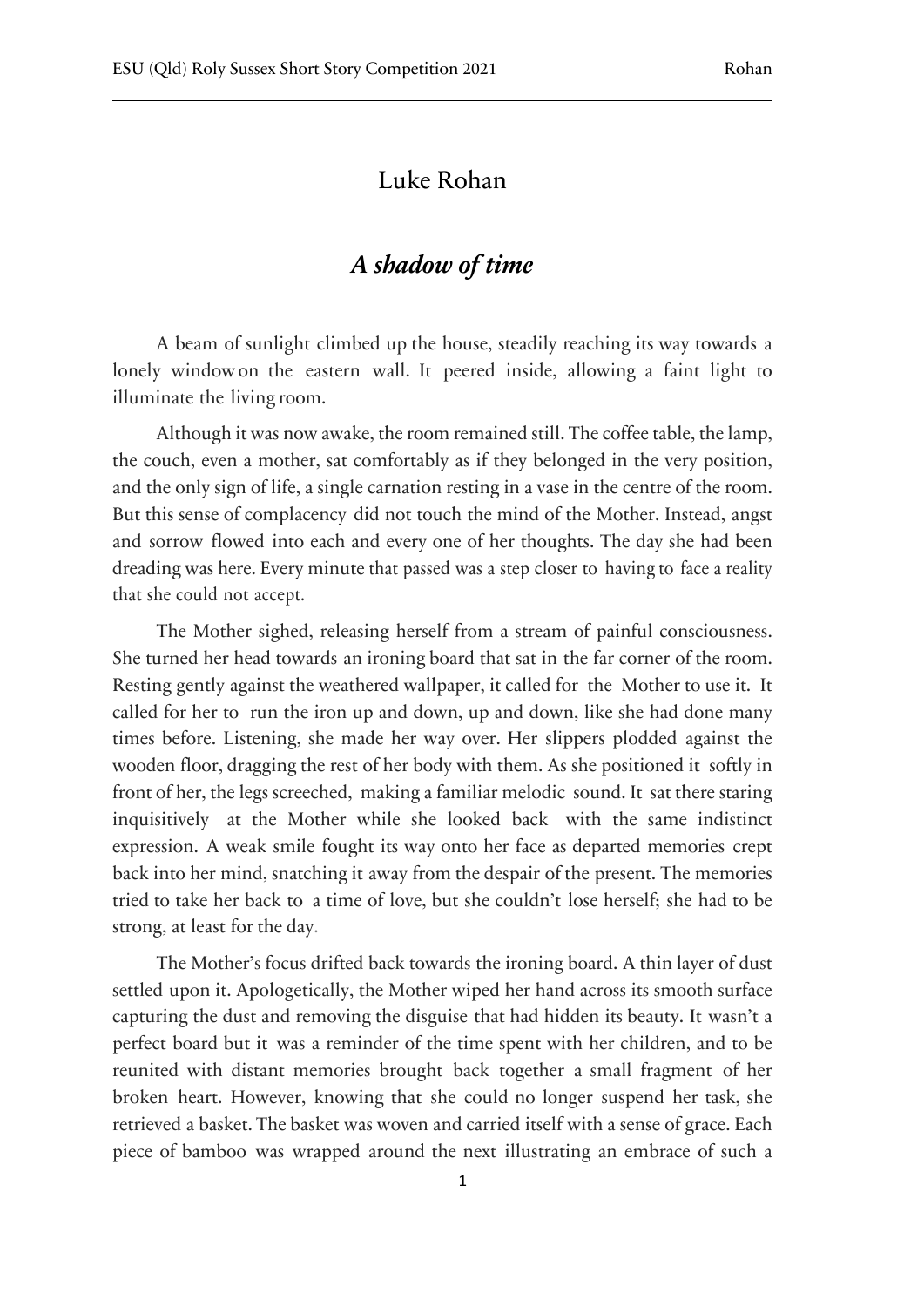gentle love. While this love would glide through the basket, it only seemed to disparage the contents. Three shirts lay lifelessly within, longing for a warm, delicate body to cling onto – all with a story to tell. They belonged to her three sons.

The shirt that she began with was her eldest son's. It was not often that she ironed the shirts of her sons, but she felt that for this day it was her responsibility. With slow, heavy movements, she rested the shirt upon the ironing board. Its white arms reached across the board waiting to be ironed, yet it was almost devoid of creases. In that way, it was an imitation of its owner. Steadily, the Mother pushed the iron onto the shirt. Masses of steamfloated towards the ceiling resulting in a cloud of memories. The memories showed times they had spent with one another, their genuine connection. Longing for more, the Mother kept ironing. More clouds of steam flowed from underneath the iron and presented her with a distant memory. An image of the two of them standing side by side faded into her thoughts. It was a photograph that had been taken of them several years ago during his graduation from the Griffith School of Medicine. Evidently, she had been exceptionally happy for him. She was happy that he would pursue his dream and find a place where he would begin a new life, but right now, the happiness of that time was just a vague smile in a fading image. As the steam disappeared into the air, the Mother's impassioned desire to relive another moment increased. She kept pushing the iron, desperately searching for something that would help piece together her heart, but there was nothing. She stopped pushing. The steam dissolved. In front of her lay the shirt, empty of any creases or imperfections. There was nothing left to iron; there was nothing left to relive. Sorrowfully, she hung the shirt up. It drooped in the shadow of his crisp black suit. Made with such finely woven wool, the expense of the suit would be enough to put any shirt to shame. The Mother stared blankly at the hanging clothing. She was proud of him but could not help but wish that she had raised him differently.

By now, the sun had risen far enough to shine wholly through the lone window. The ironing board glowed in the radiant sunlight inviting the two shirts to be rested on it. Noticing the length of time she had spent ironing the first shirt, the Mother reached into the basket for the next. Straight away, she ran the iron along the edges of the shirt compressing the few creases that were evident. Steam rose into the air combining with a distinct smell to help the Mother recognise its owner. It was the shirt of her second son. The elegant smell of the sea breeze interrupted her mind bringing forth isolated memories of teaching him to surf. Disappearing thoughts of them playing and laughing together in the water only made her push the iron harder in desperate need to hold onto the time. But it was lost time. He had left. It was his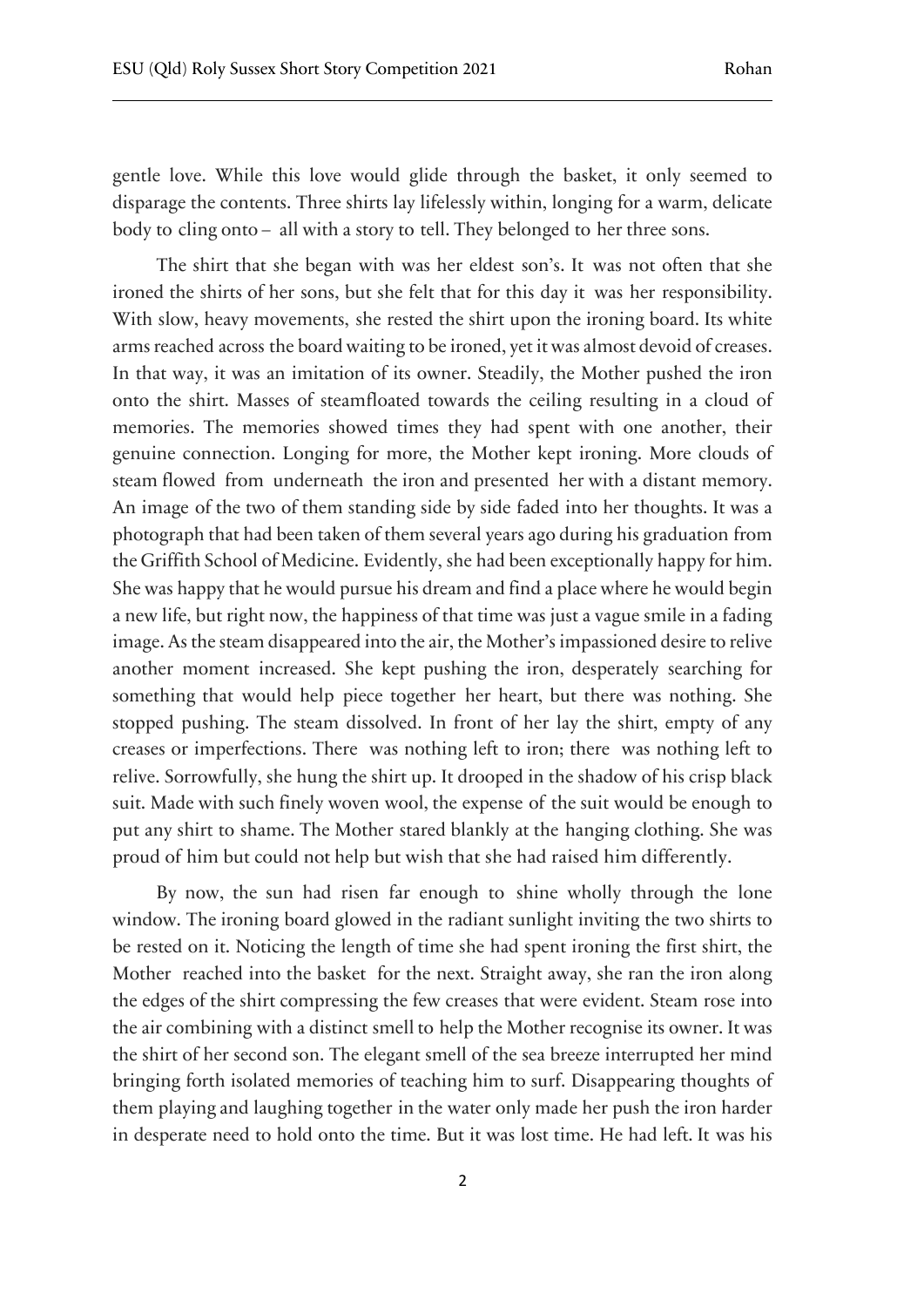love for surfing that drove him away from her, and in a way, the Mother was hurt by his capability of showing love. She tried to feel his love through the iron and see his love through the rising steam but all it could create was the shape of the man he had become. Somebody she barely recognised. Somebody who had forgotten where he had begun. Finished, she slid the shirt onto a hanger and positioned it carefully next to the first.

The Mother glanced down at the basket. The final shirt lay there – alone. With a unique delicacy, she lifted the shirt and laid it to rest on the ironing board. Disorderly, stained and creased, it was a direct imitation of her third son. The imperfections that the shirt displayed were the same as the flaws that he showed in his life, the life that the Mother worked tirelessly to iron out. Hence, she started to iron. Differently from the previous two shirts, the iron did not glide gracefully through the creases. She had to work harder to flatten the surface; she had to deal with it with more precision. However, the fatigue and the concentration brought to the Mother an odd sense of joy, and it was there, in the moment, with the shirt, where her intentions were transparent. The time she had spent with him was not in the attempt to improve him, it was to be present with him, it was to feel a love that she craved. Picking the shirt up, and to the Mother's despair, she realised that it was finished. There was nothing more to be ironed, but hanging up the shirt would end the time she could spend with her third son. He would be left as a mere shadow of time. Unable to fathom the possibility of leaving him behind, she allowed the shirt to slip through her fingers. As she did so, it landed in a heap at her feet. Creases dispersed through the shirt reaching through the sleeves and up the torso. The Mother picked it up and ironed it again and the second attempt was comparable to the first. And so did the third, and so did the fourth. Every stroke sent streams of satisfaction through the Mother bringing herself to life and assembling the remaining fragments of her heart. Although the Mother did not wish to surrender the shirt, she thought hanging it up would bring a sense of peace to her heart. So she did. She hung it up on the wall next to her prior efforts and stood back to admire it. Two white shirts accompanied by black suits hung lifelessly upon their hangers. The third shirt, although crowded by the others, was lost, it was lonely.

The Mother's gaze was interrupted by sudden footsteps down the hall. Appearing from the next room, her first son walked towards her. As he went to retrieve his shirt, he paused.

Looking directly at the Mother, a weak smile crept onto his face in the attempt to comfort her, and the Mother returned the gesture. Continuing, he took two small